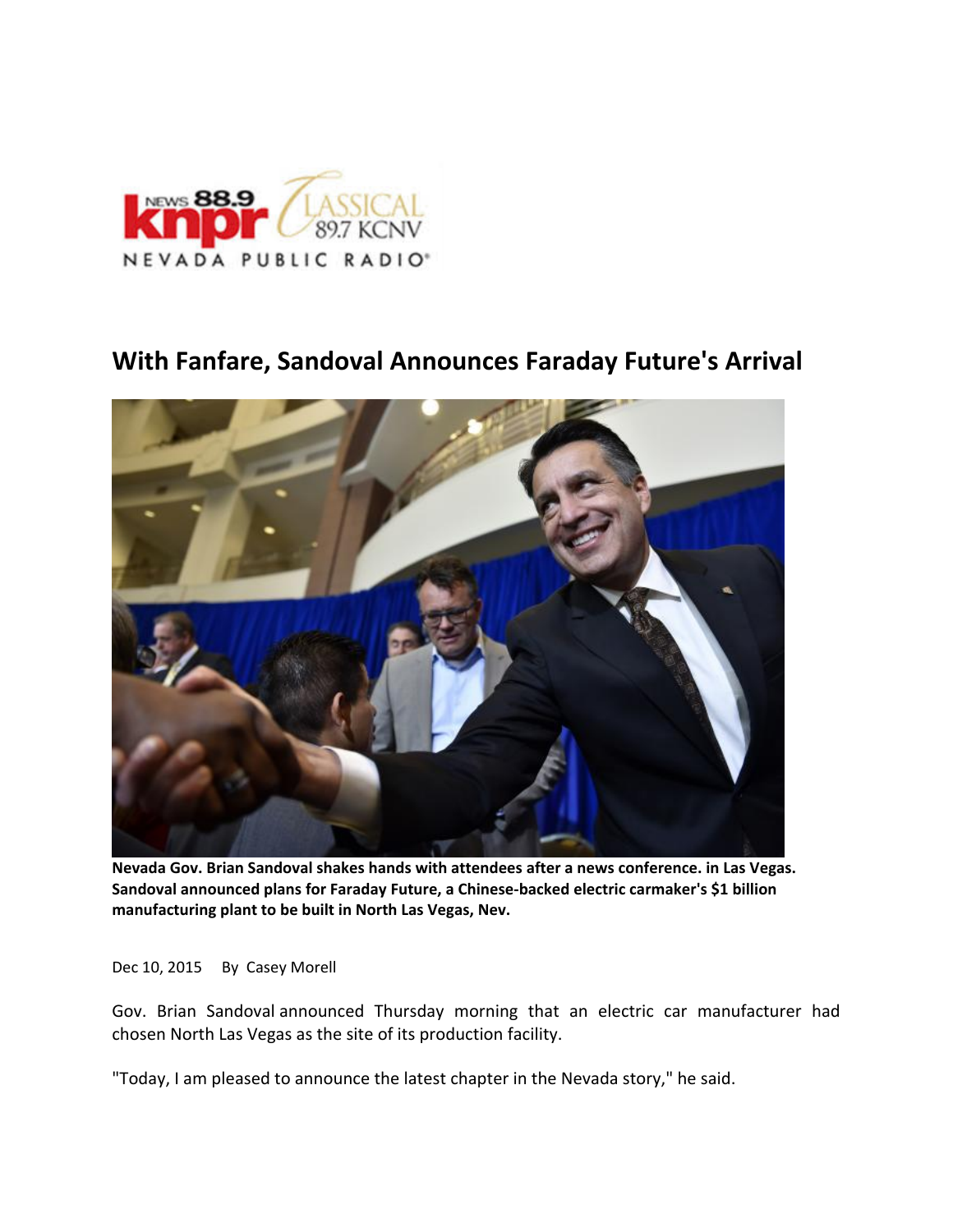The company in question is Faraday Future, a California‐based electric car start‐up that hopes to have a vehicle to market by 2017.

Sandoval praised state lawmakers and North Las Vegas Mayor John Lee, along with officials from Faraday Future, for getting the deal done.

Robert Lang with the Brookings Mountain West, during an interview with KNPR's State of Nevada, also had high praise for Lee and his team.

"North Las Vegas went and hustled this deal," Lang said.

"North Las Vegas sought this deal out... The idea is that municipalities and localities and regions go out themselves and find their opportunity. Then, the state did its role."

The governor said a special legislative session would be needed in order to ratify a series of incentives proposed for Faraday to the tune of \$215 million.

But, he balanced that by saying the total fiscal impact of Faraday's presence in Nevada was more than \$750 million in tax revenue over the 20 years, and \$85 billion in over all economic impact.

## **Support comes from**

He also promised taxpayers the incentives were worth it for the state.

"And to the taxpayers of Nevada, I offer my commitment: this is a good deal for us," Sandoval said. "It had to be. This is a new era for Nevada. We are standing tall. With each passing week, our economy not only improves, but evolves into something new and unique."

Sandoval cited the job growth that would come from Faraday as a boon for the state.

"We anticipate the total number of jobs direct and indirect will exceed 13,000," he said. "Again: pause for a moment and think about 13,000 Nevadans."

Lang said the job numbers include direct, indirect and induced jobs.

"So, it's everything from who's working in the plant, who's working as a kind of a subcontractor in firms that are feeding the plant parts, to somebody who is giving you a haircut because you moved here or building a house because you moved her," he said.

The factory is set to be built at the Apex Industrial Park in North Las Vegas.